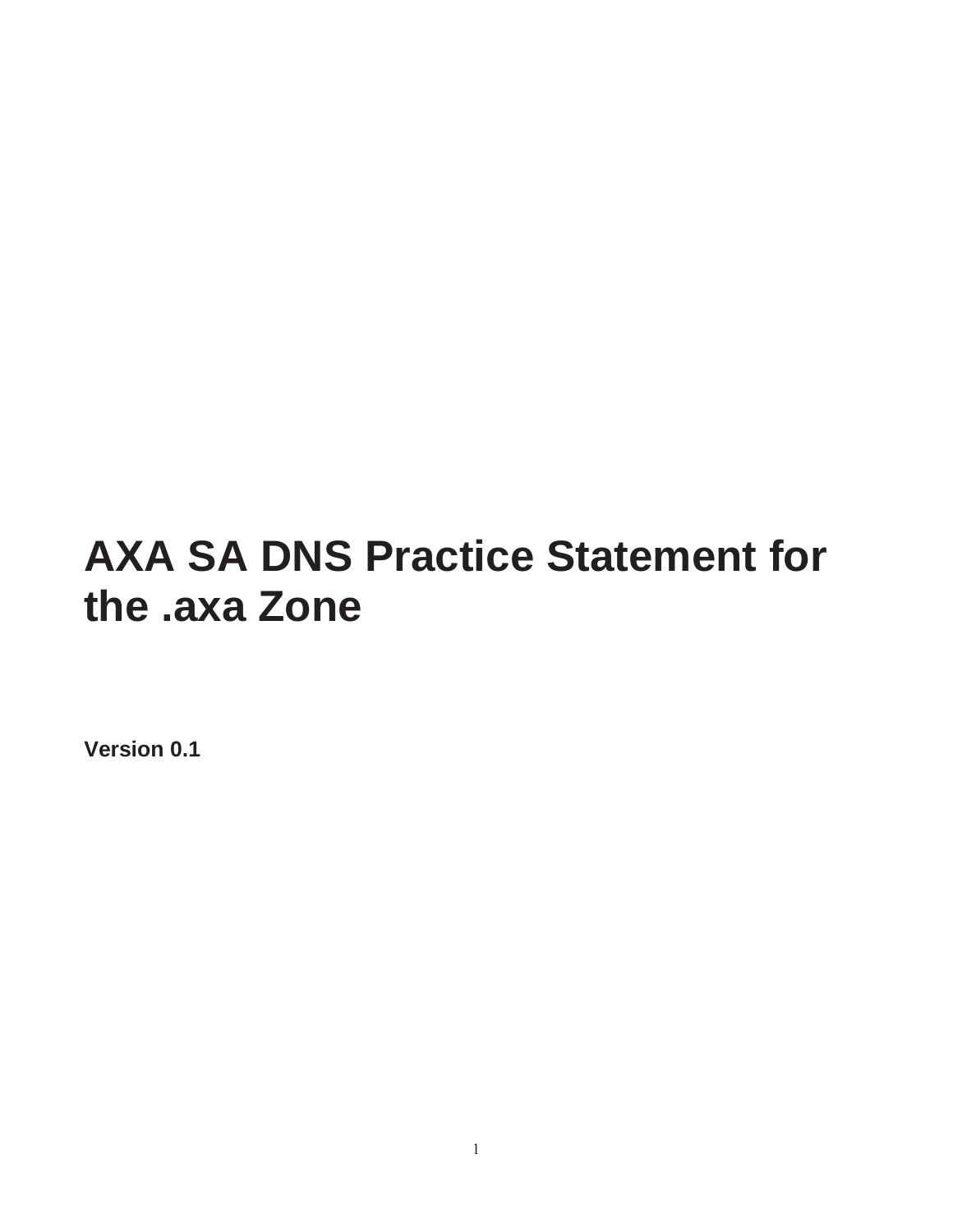## **Table of contents**

| <b>INTRODUCTION</b><br>$\mathbf{1}$<br>6                                                                                                                                                                                                                                                                                  |                                                |  |
|---------------------------------------------------------------------------------------------------------------------------------------------------------------------------------------------------------------------------------------------------------------------------------------------------------------------------|------------------------------------------------|--|
| 1.1<br><b>Overview</b>                                                                                                                                                                                                                                                                                                    | 6                                              |  |
| <b>Document Name and Identification</b><br>1.2                                                                                                                                                                                                                                                                            | 6                                              |  |
| 1.3<br><b>Community and Applicability</b><br>Zone Manager<br>1.3.1<br>1.3.2<br>Zone Administrator<br>1.3.3<br>Server Operators<br>1.3.4<br>Registry<br>1.3.5<br>Registrar<br>1.3.6<br>Registrant<br>1.3.7<br>.axa Zone Key Signing Key Operator<br>1.3.8<br>Root Zone Zone Signing Key Operator<br>1.3.9<br>Relying party | 6<br>6<br>6<br>6<br>6<br>6<br>7<br>7<br>7<br>7 |  |
| <b>Specification Administration</b><br>1.4<br>Specification administration organization<br>1.4.1<br>1.4.2 Contact information<br>Specification change procedures<br>1.4.3                                                                                                                                                 | 7<br>7<br>7<br>8                               |  |
| $\mathbf{2}$<br><b>PUBLICATION AND REPOSITORIES</b>                                                                                                                                                                                                                                                                       | 8                                              |  |
| 2.1<br><b>DPS Repository</b>                                                                                                                                                                                                                                                                                              | 8                                              |  |
| 2.2<br><b>Publication of Key Signing Keys</b>                                                                                                                                                                                                                                                                             | 8                                              |  |
| 2.3<br><b>Access Controls on Repositories</b>                                                                                                                                                                                                                                                                             | 8                                              |  |
| 3<br><b>OPERATIONAL REQUIREMENTS</b>                                                                                                                                                                                                                                                                                      | 8                                              |  |
| 3.1<br><b>Meaning of Domain Names</b>                                                                                                                                                                                                                                                                                     | 8                                              |  |
| 3.2<br><b>Activation of DNSSEC for Child Zone</b>                                                                                                                                                                                                                                                                         | 8                                              |  |
| 3.3<br><b>Identification and Authentication of Child Zone Manager</b>                                                                                                                                                                                                                                                     | 8                                              |  |
| 3.4<br><b>Registration of Delegation Signer (DS) Records</b>                                                                                                                                                                                                                                                              | 9                                              |  |
| 3.5<br><b>Method to Prove Possession of Private Key</b>                                                                                                                                                                                                                                                                   | 9                                              |  |
| 3.6<br><b>Removal of DS Record</b>                                                                                                                                                                                                                                                                                        | 9                                              |  |
| <b>FACILITY, MANAGEMENT AND OPERATIONAL CONTROLS</b><br>4                                                                                                                                                                                                                                                                 | 9                                              |  |
| <b>Physical Controls</b><br>4.1<br>Site Location and Construction<br>4.1.1<br>Physical access<br>4.1.2                                                                                                                                                                                                                    | 9<br>9<br>9                                    |  |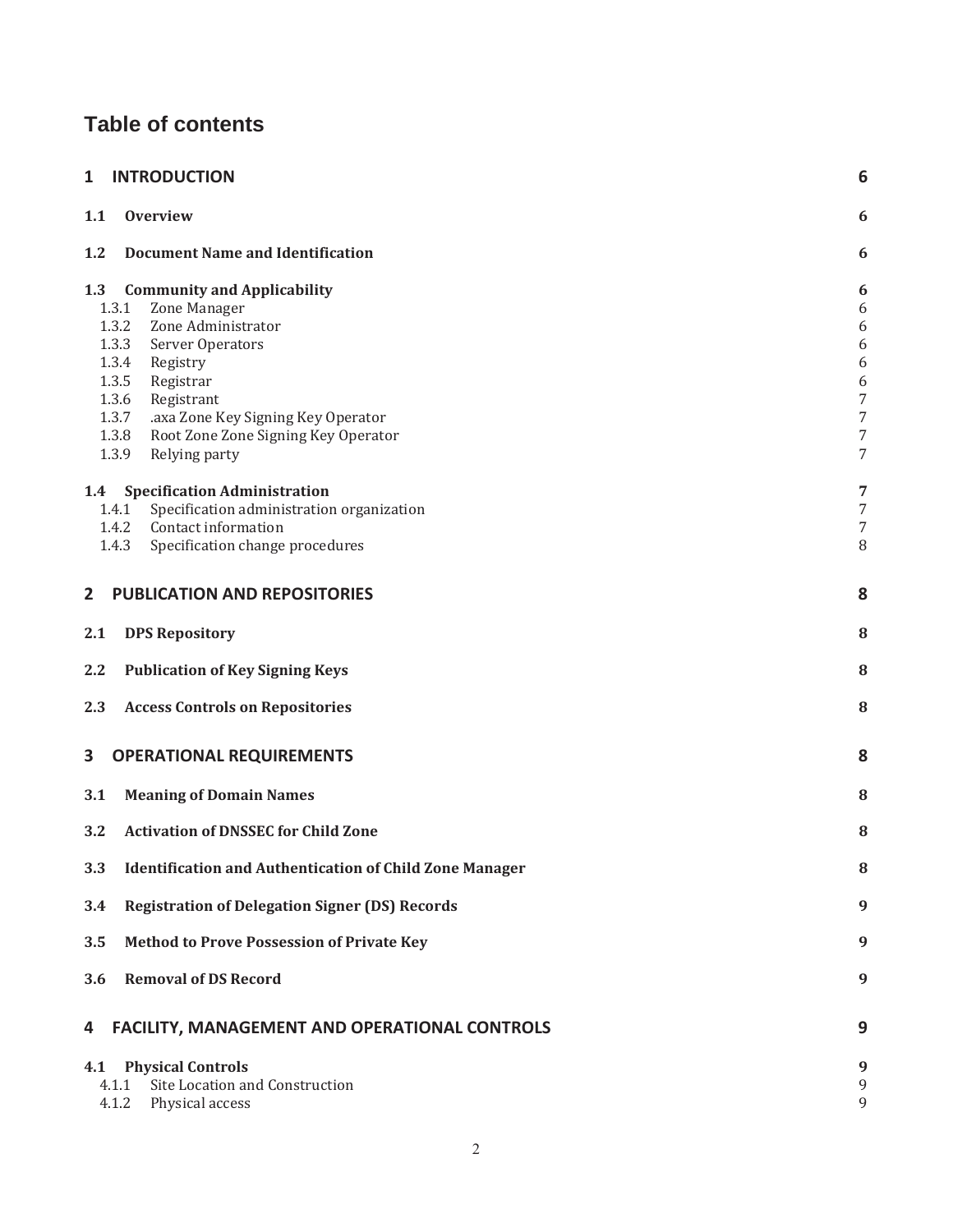| 4.1.3 | Power and air conditioning                                           | 9  |
|-------|----------------------------------------------------------------------|----|
| 4.1.4 | Water exposure                                                       | 10 |
| 4.1.5 | Fire prevention and protection                                       | 10 |
| 4.1.6 | Media storage                                                        | 10 |
| 4.1.7 | Waste disposal                                                       | 10 |
| 4.1.8 | Off-site backup                                                      | 10 |
| 4.2   | <b>Procedural Controls</b>                                           | 10 |
| 4.2.1 | Trusted role                                                         | 10 |
| 4.2.2 | Number of persons required per task                                  | 11 |
| 4.2.3 | Identification and authentication for each role                      | 11 |
| 4.2.4 | Tasks requiring separation of duties                                 | 11 |
| 4.3   | <b>Personnel Controls</b>                                            | 11 |
| 4.3.1 | Qualifications, experience, and clearance requirements               | 11 |
| 4.3.2 | Background check procedures                                          | 11 |
| 4.3.3 | Training requirements                                                | 11 |
| 4.3.4 | Retraining frequency and requirements                                | 11 |
| 4.3.5 | Job rotation frequency and sequence                                  | 12 |
| 4.3.6 | Sanctions for unauthorized actions                                   | 12 |
| 4.3.7 | Contracting personnel requirements                                   | 12 |
| 4.3.8 | Documentation supplied to personnel                                  | 12 |
| 4.4   | <b>Audit Logging Procedures</b>                                      | 12 |
| 4.4.1 | Types of events recorded                                             | 12 |
| 4.4.2 | Frequency of processing log                                          | 12 |
| 4.4.3 | Retention period for audit log information                           | 12 |
| 4.4.4 | Protection of audit log                                              | 12 |
| 4.4.5 | Audit log backup procedures                                          | 13 |
| 4.4.6 | Audit collection system                                              | 13 |
| 4.4.7 | Notification to event-causing subject                                | 13 |
| 4.4.8 | Vulnerability assessments                                            | 13 |
| 4.5   | <b>Compromise and Disaster Recovery</b>                              | 13 |
| 4.5.1 | Incident and compromise handling procedures                          | 13 |
| 4.5.2 | Corrupted computing resources, software, and/or data                 | 13 |
| 4.5.3 | Entity private key compromise procedures                             | 13 |
| 4.5.4 | Business continuity and IT disaster recovery capabilities            | 14 |
| 4.6   | <b>Entity Termination</b>                                            | 14 |
|       |                                                                      |    |
| 5     | <b>TECHNICAL SECURITY CONTROLS</b>                                   | 14 |
| 5.1   | <b>Key Pair Generation and Installation</b>                          | 14 |
| 5.1.1 | Key pair generation                                                  | 14 |
| 5.1.2 | Public key delivery                                                  | 14 |
| 5.1.3 | Public key parameters generation and quality checking                | 14 |
| 5.1.4 | Key usage purposes                                                   | 14 |
| 5.2   | Private Key Protection and Cryptographic Module Engineering Controls | 15 |
| 5.2.1 | Cryptographic module standards and controls                          | 15 |
| 5.2.2 | Private key multi-person control                                     | 15 |
| 5.2.3 | Private key escrow                                                   | 15 |
| 5.2.4 | Private key backup                                                   | 15 |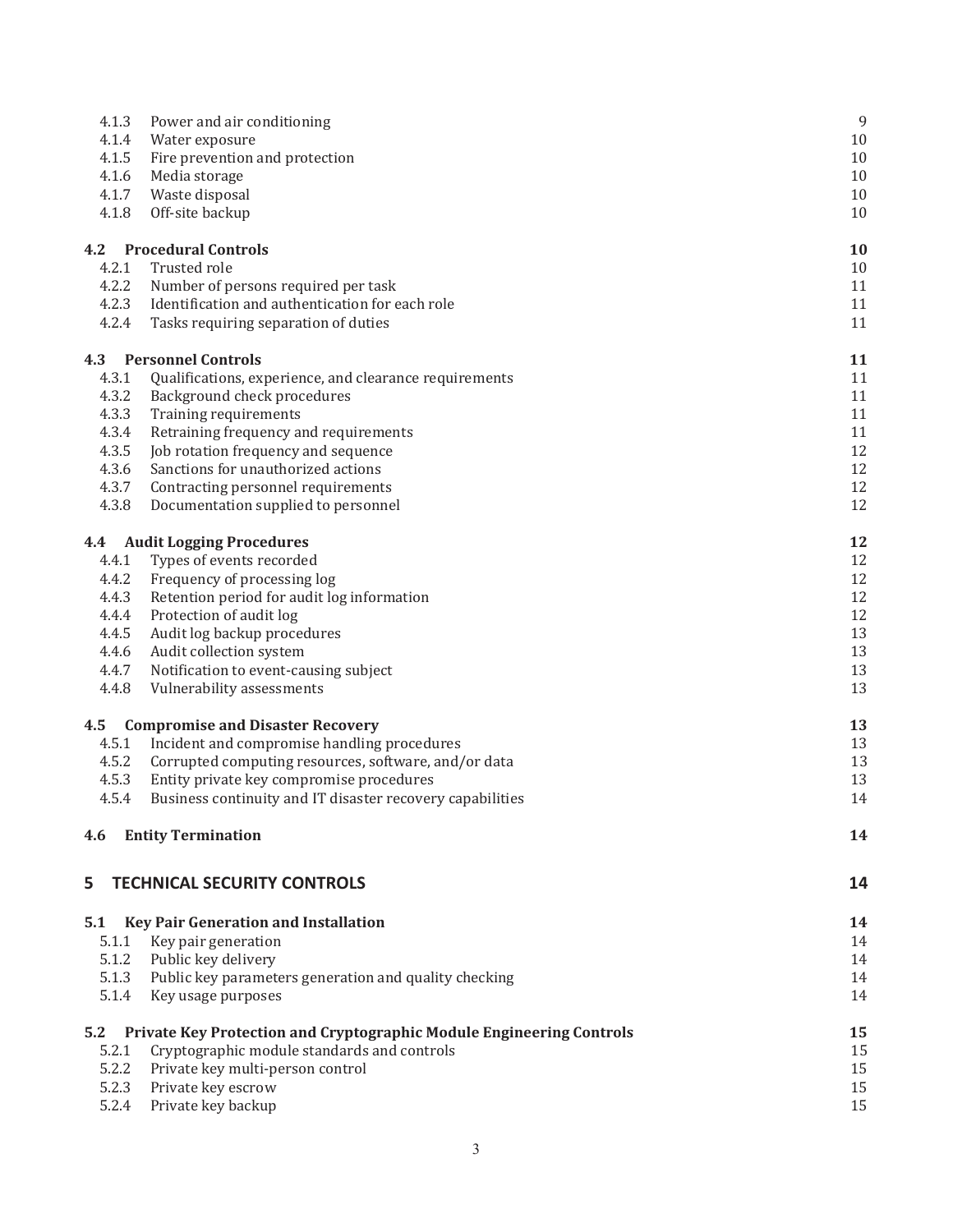| 5.2.5<br>5.2.6<br>5.2.7<br>5.2.8<br>5.2.9<br>5.2.10 | Private key storage on cryptographic module<br>Private key archival<br>Private key transfer into or from a cryptographic module<br>Method of activating private key<br>Method of deactivating private key<br>Method of destroying private key | 15<br>15<br>15<br>15<br>15<br>15 |
|-----------------------------------------------------|-----------------------------------------------------------------------------------------------------------------------------------------------------------------------------------------------------------------------------------------------|----------------------------------|
| 5.3<br>5.3.1<br>5.3.2                               | <b>Other Aspects of Key Pair Management</b><br>Public key archival<br>Key usage periods                                                                                                                                                       | 15<br>16<br>16                   |
| <b>5.4</b> Activation Data<br>5.4.2                 | 5.4.1 Activation data generation and installation<br>Activation data protection                                                                                                                                                               | 16<br>16<br>16                   |
| 5.5                                                 | <b>Computer Security Controls</b>                                                                                                                                                                                                             | 16                               |
| 5.6                                                 | <b>Network Security Controls</b>                                                                                                                                                                                                              | 16                               |
| 5.7<br>Timestamping                                 |                                                                                                                                                                                                                                               | 16                               |
| 5.8<br>5.8.1<br>5.8.2<br>5.8.3                      | <b>Life Cycle Technical Controls</b><br>System development controls<br>Security management controls<br>Life cycle security controls                                                                                                           | 16<br>17<br>17<br>17             |
| <b>ZONE SIGNING</b><br>6                            |                                                                                                                                                                                                                                               | 17                               |
| 6.1                                                 | <b>Key Length and Algorithms</b>                                                                                                                                                                                                              | 17                               |
| 6.2                                                 | <b>Authenticated Denial of Existence</b>                                                                                                                                                                                                      | 17                               |
| 6.3                                                 | <b>Signature Format</b>                                                                                                                                                                                                                       | 17                               |
| 6.4                                                 | <b>Zone Signing Key Roll-over</b>                                                                                                                                                                                                             | 17                               |
| 6.5                                                 | <b>Key Signing Key Roll-over</b>                                                                                                                                                                                                              | 17                               |
| 6.6                                                 | <b>Signature Validity Period and Re-signing Frequency</b>                                                                                                                                                                                     | 17                               |
| 6.7                                                 | <b>Verification of Zone Signing Key Set</b>                                                                                                                                                                                                   | 18                               |
| 6.8                                                 | <b>Verification of Resource Records</b>                                                                                                                                                                                                       | 18                               |
| 6.9                                                 | <b>Resource Records TTL</b>                                                                                                                                                                                                                   | 18                               |
| 7                                                   | <b>COMPLIANCE AUDIT</b>                                                                                                                                                                                                                       | 18                               |
| <b>LEGAL MATTERS</b><br>8                           |                                                                                                                                                                                                                                               | 18                               |
| 8.1<br>Fees                                         |                                                                                                                                                                                                                                               | 18                               |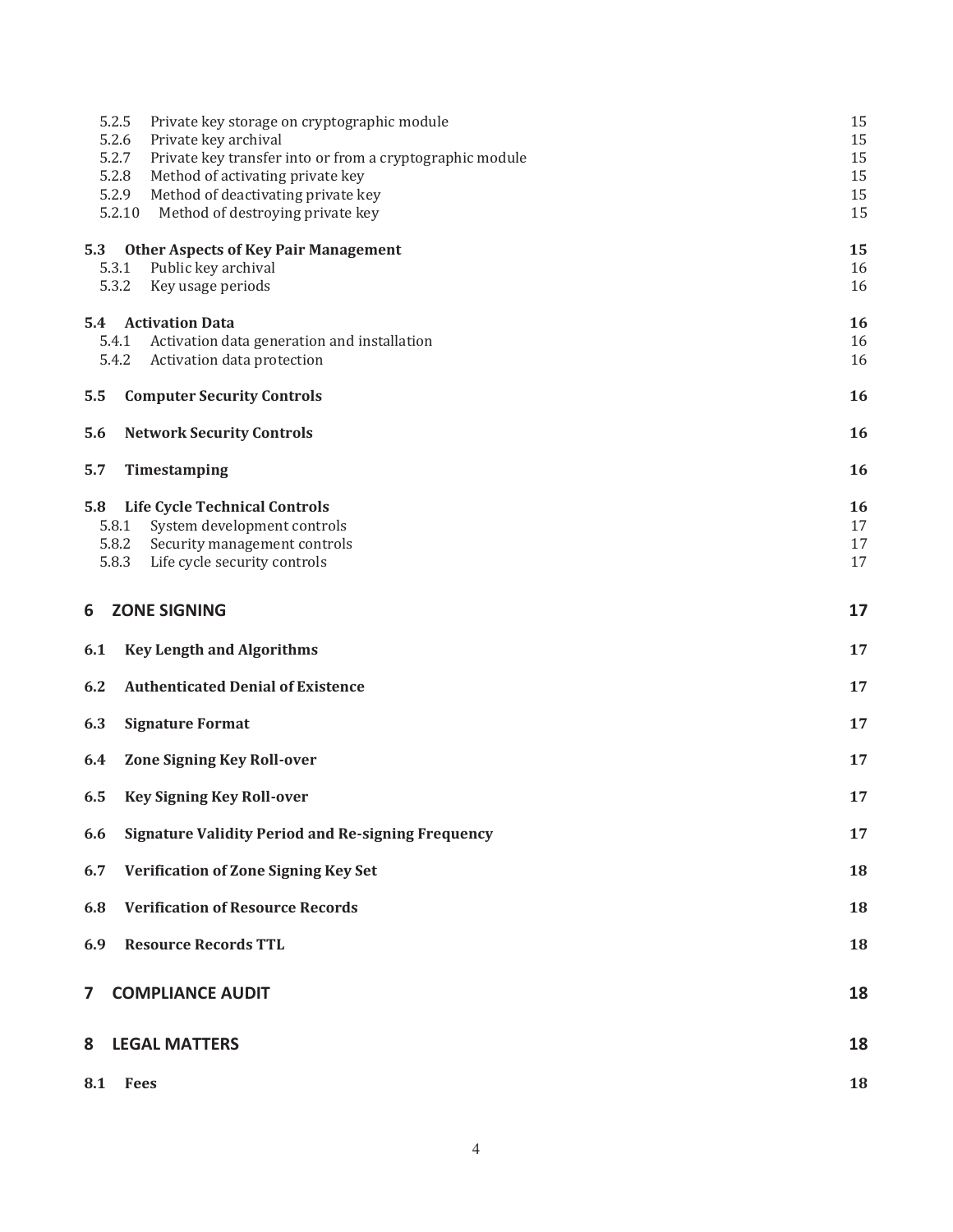| 8.2   | <b>Financial responsibility</b>                              | 18 |
|-------|--------------------------------------------------------------|----|
| 8.3   | <b>Confidentiality of business information</b>               | 18 |
| 8.3.1 | Scope of confidential information                            | 18 |
| 8.3.2 | Information not within the scope of confidential information | 19 |
| 8.3.3 | Responsibility to protect confidential information           | 19 |
| 8.4   | Privacy of personal information                              | 19 |
| 8.4.1 | Information treated as private                               | 19 |
| 8.4.2 | Types of information not considered private                  | 19 |
| 8.4.3 | Responsibility to protect private information                | 19 |
| 8.4.4 | Disclosure Pursuant to Judicial or Administrative Process    | 19 |
| 8.5   | <b>Limitations of liability</b>                              | 19 |
| 8.6   | <b>Term and termination</b>                                  | 20 |
| 8.6.1 | Term                                                         | 20 |
| 8.6.2 | Termination                                                  | 20 |
| 8.6.3 | Dispute resolution provisions                                | 20 |
| 8.6.4 | Governing law                                                | 20 |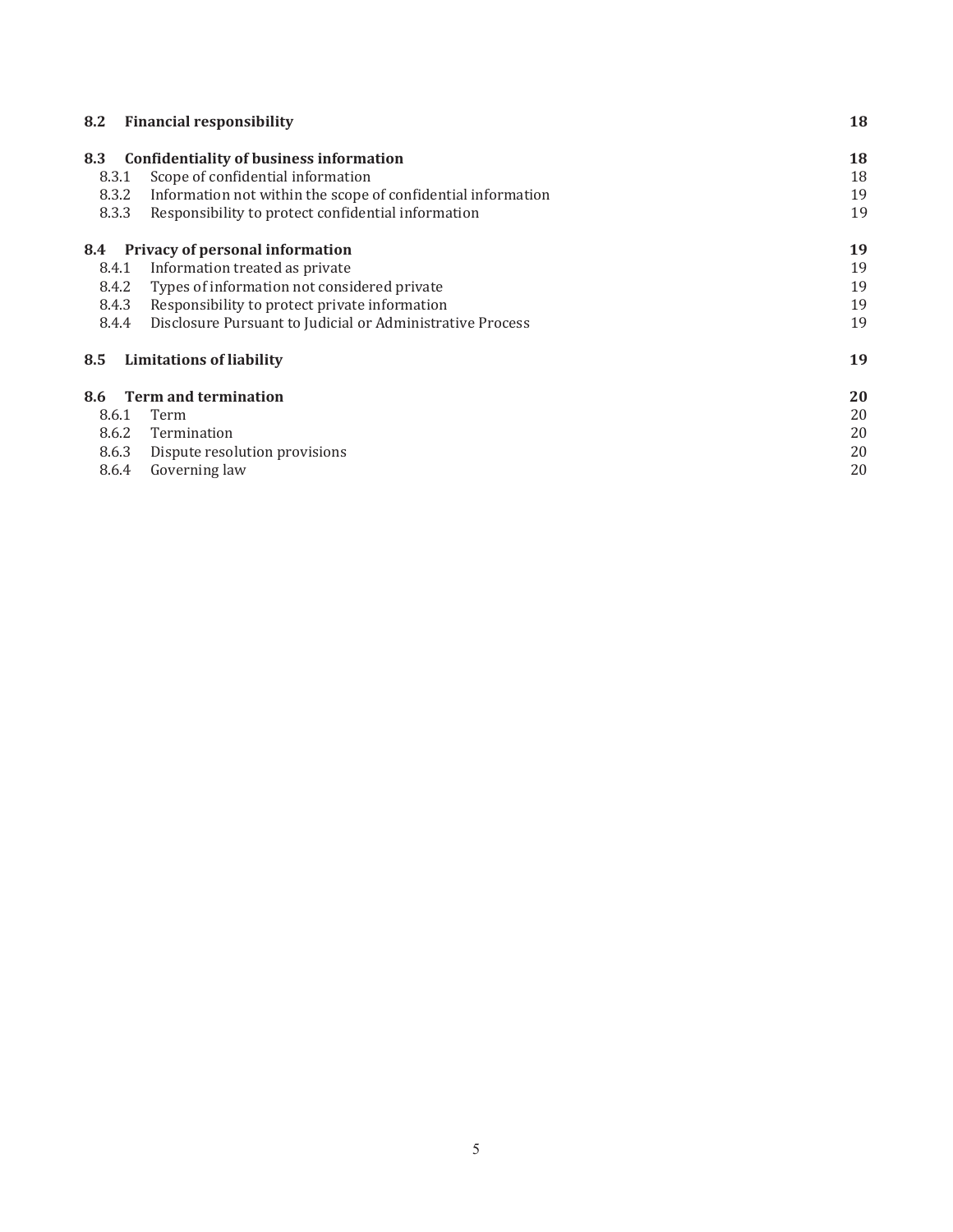### **1 INTRODUCTION**

This document, "DNSSEC Practice Statement for the .axa Zone" (DPS) describes AXA SA's policies and practices with regard to the DNSSEC operations of the .axa zone.

### **1.1 Overview**

The purpose of DPS is to provide operational information related to DNSSEC for the .axa zone managed by AXA SA. The document follows the DPS framework proposed by the IETF Domain Name System Operations (DNSOP) Working Group.

### **1.2 Document Name and Identification**

DNSSEC Practice Statement for the .axa Zone (.axa DPS) Version: 0.1 Available on: 12 April 2012 Effective on: Date of Registry Delegation by ICANN

### **1.3 Community and Applicability**

The stakeholders with their expected roles and responsibilities regarding .axa DNSSEC Service are described below.

#### **1.3.1 Zone Manager**

AXA SA is the .axa zone manager

#### **1.3.2 Zone Administrator**

Neustar is the .axa zone administrator.

#### **1.3.3 Server Operators**

Neustar is the only server operator.

#### **1.3.4 Registry**

AXA SA is Registry Operator of .axa domain name registrations. As part of the DNS services, AXA SA provides DNSSEC services to its registrars who in turn provide these services to their registrants. The registry signs the zone using a combination of ZSK and KSK keys. DS record(s) of the KSK keys are registered and available in the root zone which then enables DNSSEC enabled resolver to maintain a chain of trust between the root and the .axa registry.

#### **1.3.5 Registrar**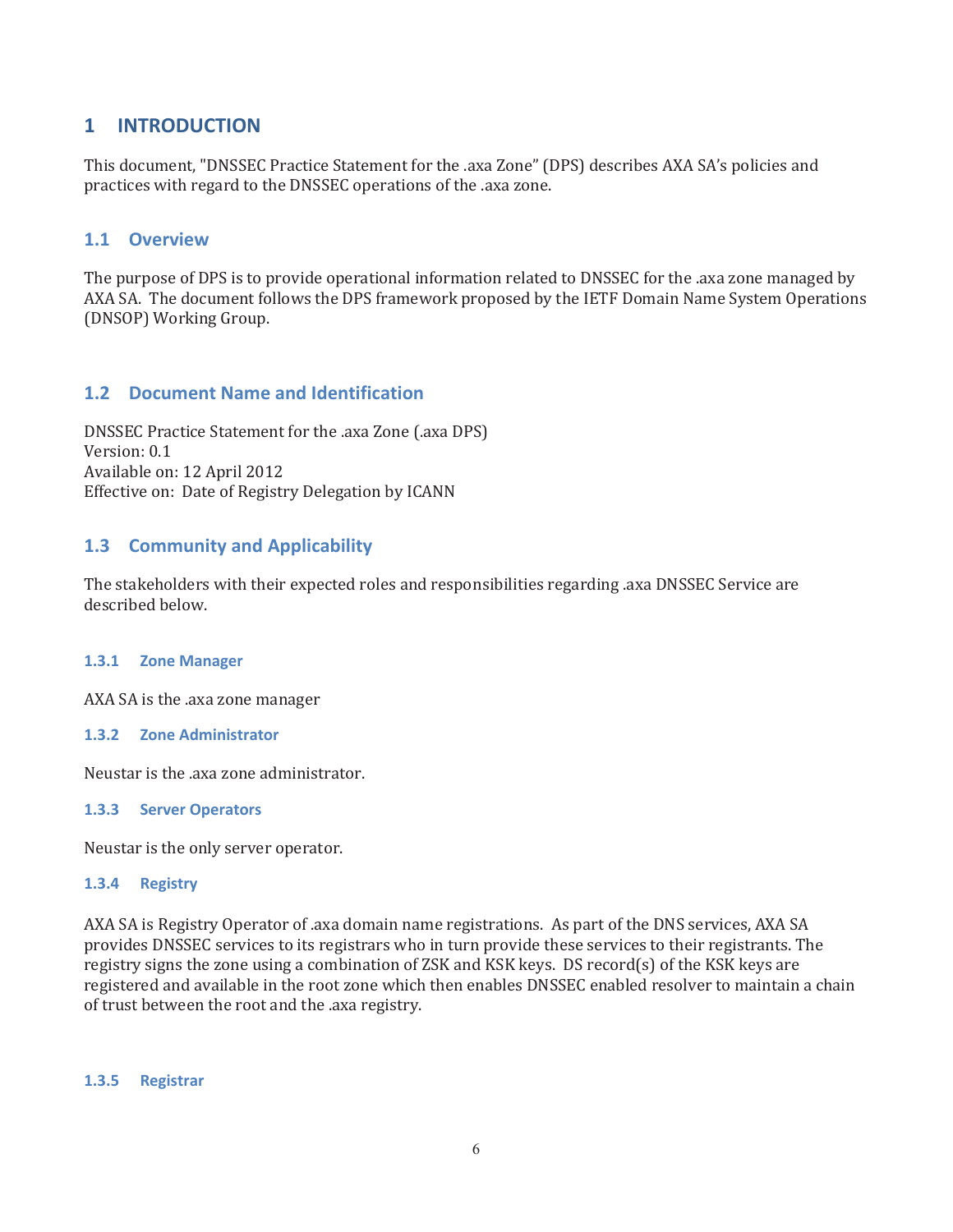The Registry provides services for registrars of .axa domain name registration system. Registrars have contractual business relationships with the Registry to register and maintain domains for their registrants. Registrars provision domain information including DS records in the .axa zone.

### **1.3.6 Registrant**

The Registrant is the owner of the .axa domain registered in the Registry through a .axa Registrar. A Registrar or a DNS provider selected by the Registrant is responsible for providing DS records for the registered domain. Through the submission of these records to the Registry, a chain of trust from the Registry to the Registrant's authority subzone can be established.

### **1.3.7 .axa Zone Key Signing Key Operator**

Neustar is the .axa Zone Key Signing Key Operator. Neustar is responsible for generating the .axa Zone's Key Signing Key (KSK) and signing the .axaKeyset use the KSK. They are also responsible for securely generating and storing the private keys and distributing the public portion of the KSK.

### **1.3.8 Root Zone Zone Signing Key Operator**

Neustar is the the.axa Zone Zone Signing Key Operator. Neustar is responsible for performing the function of generating the .axa Zone's Zone Signing Key (ZSK) and signing the .axaZone File using the ZSK.

### **1.3.9 Relying party**

Relying parties include DNS resolvers e.g., the browsers or hosts which resolve names in the zone, DNS providers, ISPs, and any user that uses or replies upon .axa DNSSEC services for the secure resolution of a name using the DNSSEC protocol.

### **1.4 Specification Administration**

### **1.4.1 Specification administration organization**

The administrator of .axa DPS is AXA SA.

### **1.4.2 Contact information**

AXA SA 25, avenue Matignon 75008 Paris France Phone +33 1 4075 5700 Fax +33 1 4075 4792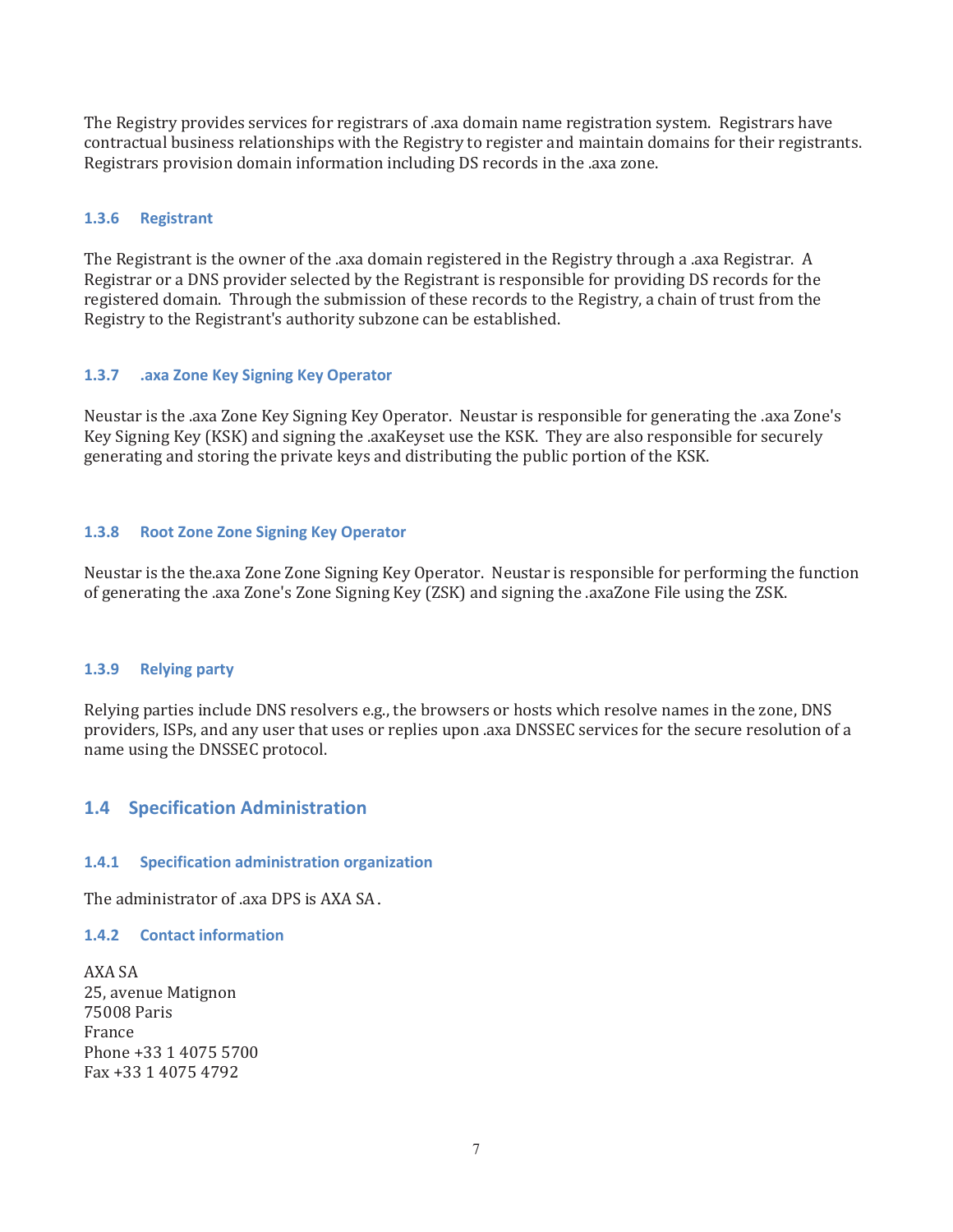#### **1.4.3 Specification change procedures**

Contents of the DPS are reviewed annually, or more frequently as needed. Amendments are made in the existingdocument or published as a new document. All amendments will be made available in the repository described below. AXA SA reserves the right to publish amendments with no notice.

### **2 PUBLICATION AND REPOSITORIES**

### **2.1 DPS Repository**

The DPS is published in a repository located on AXA SA's website at www.nic.axa.

### **2.2 Publication of Key Signing Keys**

KSKs are published in the root zone. The chain of trust can be achieved using the root keys as trust anchors.

### **2.3 Access Controls on Repositories**

The DPS is publicly available for all to access and read in the DPS repository. All change requests must be submitted to AXA SA for review. Controls have been implemented to prevent unauthorized changes to the DPS.

### **3 OPERATIONAL REQUIREMENTS**

### **3.1 Meaning of Domain Names**

Domain names are available for registration based on defined eligibility requirements. In some cases, the registry reserves the right to delete or deny a registration if it violates certain policies.

### **3.2 Activation of DNSSEC for Child Zone**

Chain of trust from the .axa zone to the Child Zone is established when the signed DS records of the Child Zone have been published in the .axa zone. After the chain of trust is established, the Child Zone is DNSSEC activated.

### **3.3 Identification and Authentication of Child Zone Manager**

The registry has no direct relationship with the Child Zone Manager and therefore does not identify and authenticate the Child Zone Manager.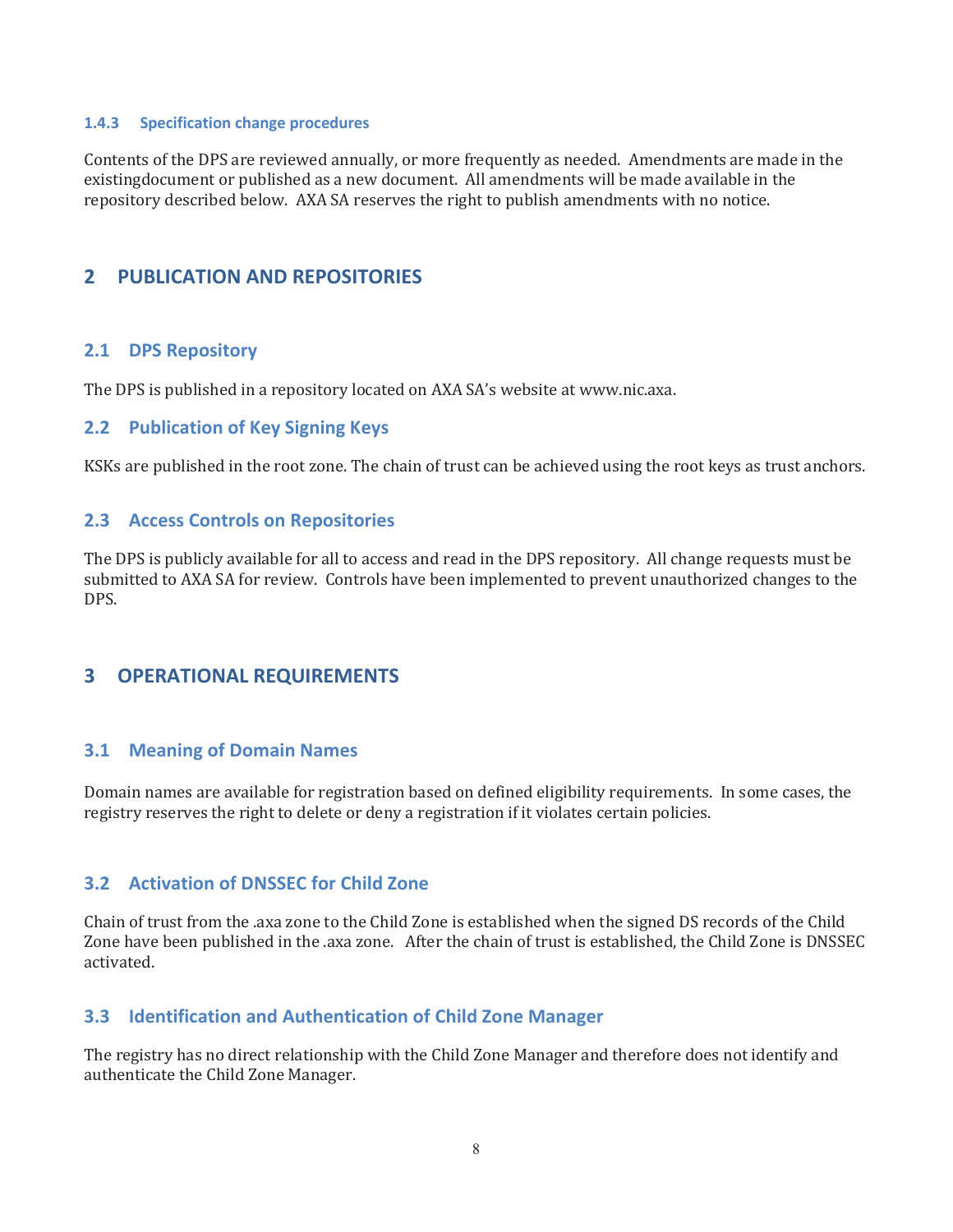### **3.4 Registration of Delegation Signer (DS) Records**

Registrars connect to the registry to provision and manage domain registration data, including DS records, on behalf of their registrants..

### **3.5 Method to Prove Possession of Private Key**

The Registry does not validate the possession of the private key at the child authoritative zone.

### **3.6 Removal of DS Record**

A Registrar can at any time request the removal of the DS record for a domain that Registrar manages. Upon receipt of a valid request from the Registrar, the Registry will remove the DS from the zone

### **4 FACILITY, MANAGEMENT AND OPERATIONAL CONTROLS**

### **4.1 Physical Controls**

The .axa Registry is housed in data center facilities which meet or exceed all of the environmental specifications expected of a mission critical platform.

### **4.1.1 Site Location and Construction**

The .axa Registry and DNSSEC services are operated from multiple, fully redundant data centers in Sterling, Virginia and Charlotte, North Carolina USA. The facility locations provide diverse network connectivity and appropriate network capacity necessary to effectively operate all aspects of the Registry and protect against natural and man-made disasters. In both data centers, cryptographic keys are stored in a FIPS 140- 2 Level 3 Hardware Security Module (HSM).

### **4.1.2 Physical access**

Neustar operates out of highly secure data centers to provide the highest levels of security and service availability. Physical access to the facilities is closely controlled. Physical security mechanisms include security guards, closed circuit TV surveillance video cameras, and intrusion detection systems. The NOC monitors access to all locations on a 24/7 basis.

Access to HSM requires at least two Key Administrator and Security Auditor. Key backups are stored on PIN entry device (PED) keys and locked in a 2 hour fire combination safe.

#### **4.1.3 Power and air conditioning**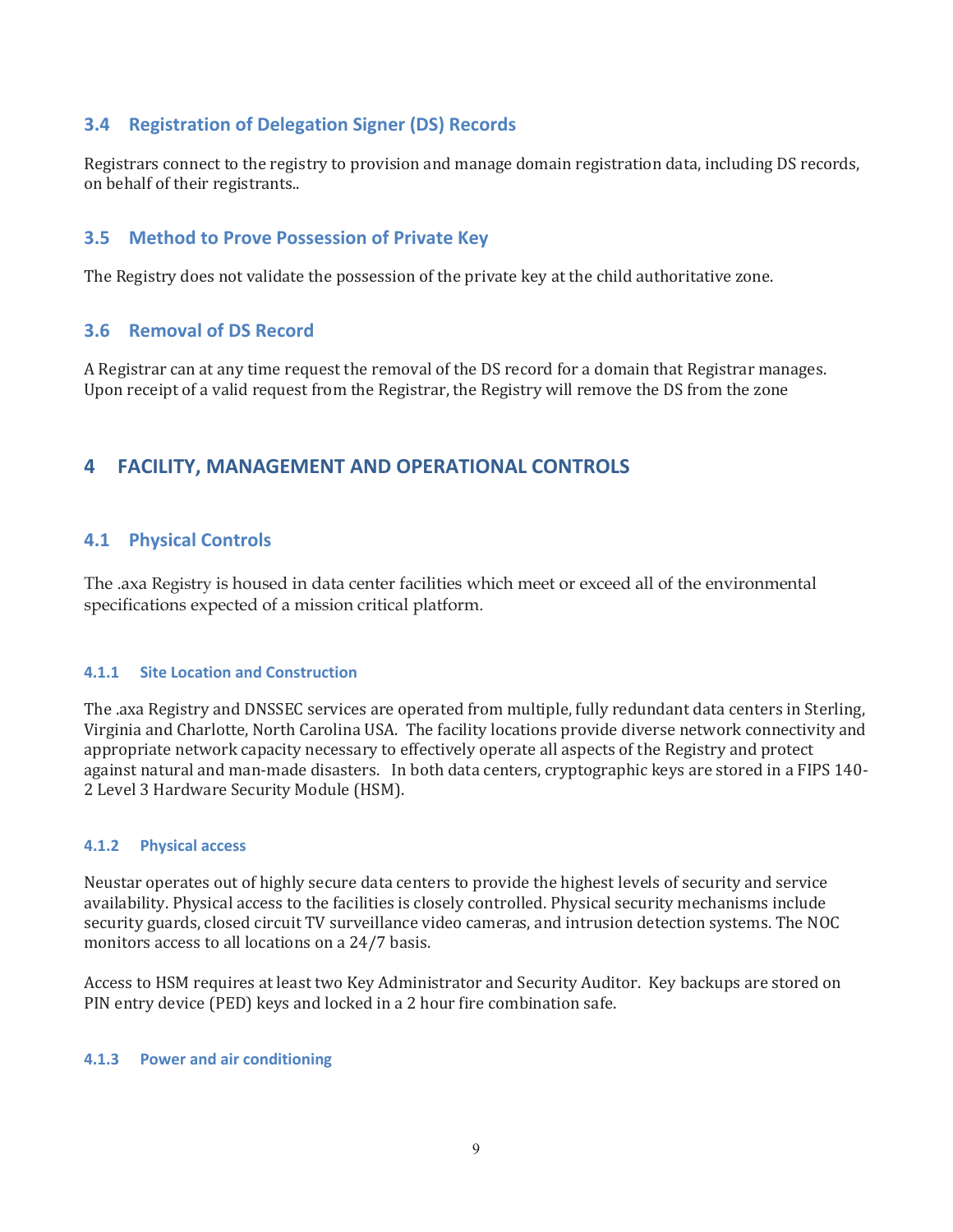Each data center operates from multiple power sources, including backup generators and battery power. Each facility has multiple air conditioning units to control temperature and humidity.

### **4.1.4 Water exposure**

AXA SA and Neustar have taken precautions to minimize the impact of damage to the systems from water exposure.

### **4.1.5 Fire prevention and protection**

AXA SA and Neustar have taken precautions to prevent and extinguish fires or other damaging exposure to flame or smoke. All systems are protected by automated fire suppression systems.

#### **4.1.6 Media storage**

Media storage and handling procedures are defined by Neustar's Data Protection Policy.

#### **4.1.7 Waste disposal**

Neustar Information Security policy and procedure includes guidelines for the appropriate disposal of outdated materials based on their sensitivity. The procedure involves the deposit outdated paper information in specially marked disposal bins on Neustar premises (subject to shredding). Further, electronic data is reliably expunged or cleared or media physically destroyed. Hard disks and backup tapes, which are no longer required, are subject to demagnetizing.

#### **4.1.8 Off-site backup**

Backup software is installed and utilized for the backup of all critical systems and backup media is rotated to an off -site location on a regular basis. Further, all critical system backups are incorporated into the established process for semi-annual backup recovery testing in accordance with Neustar Backup policy.

### **4.2 Procedural Controls**

#### **4.2.1 Trusted role**

Neustar has a limited number of trusted roles in the DNSSEC management and operations. The roles are as follows:

Key Administrator

- Generation of Keys and DS records
- Management of key rollover events

Security Auditor

- Oversees security audits
- Ensures rules/procedures are followed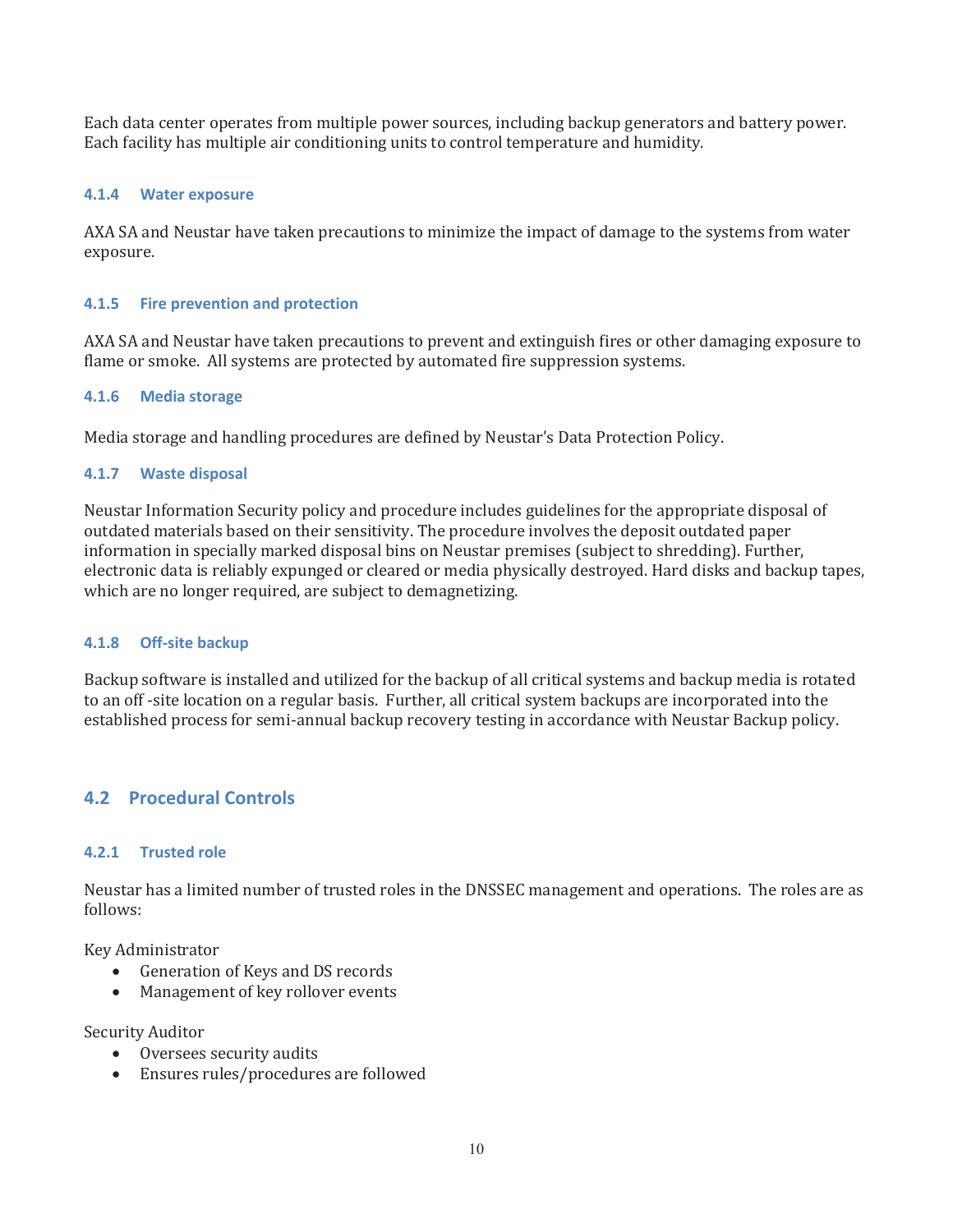DNSSEC Officer

- Participates in community conferences and workshops
- Expert in the DNSSEC technology
- Coordinator between Neustar and external parties

### **4.2.2 Number of persons required per task**

Key signing ceremony and HSM activation require a minimum of two Key Administrators and a Security Auditor.

### **4.2.3 Identification and authentication for each role**

Only authorized personnel are allowed to gain physical access to data center where the .axa DNSSEC systems are located. Access to the system is only granted to members of the roles identified above.

### **4.2.4 Tasks requiring separation of duties**

Tasks requiring separation of duties include key generation, implementation, and removal.

### **4.3 Personnel Controls**

### **4.3.1 Qualifications, experience, and clearance requirements**

Only employees may be assigned to the DNSSEC roles described in section 4.2.1. Experience and qualifications are evaluated on a case by case basis but generally extensive knowledge in DNS operations and security related technologies are required.

### **4.3.2 Background check procedures**

Background checks included a review of an applicant's qualifications, work history, references, educational background, and any other data relevant to the duties of the position.

### **4.3.3 Training requirements**

Personnel are provided continuous training in DNSSEC operations and management. The training includes but is not limited to .axa specific rules and procedures and related technologies. Personnel actively participate in DNSSEC workshops and conferences.

### **4.3.4 Retraining frequency and requirements**

Retraining is provided as necessary and is done on a case by case basis.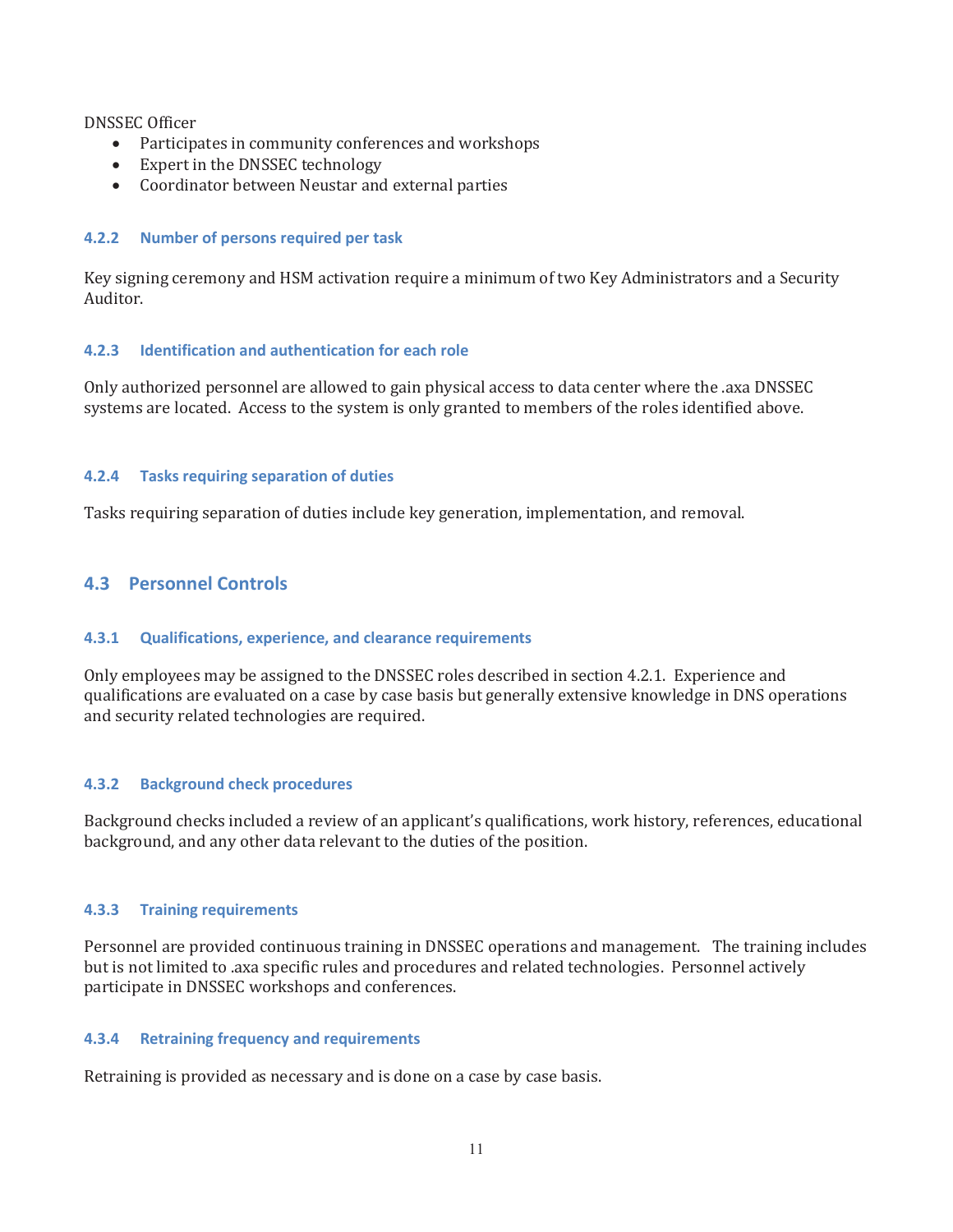#### **4.3.5 Job rotation frequency and sequence**

Not applicable in this document.

### **4.3.6 Sanctions for unauthorized actions**

Not applicable in this document.

#### **4.3.7 Contracting personnel requirements**

Not applicable in this document.

#### **4.3.8 Documentation supplied to personnel**

All personnel participating in DNSSEC related activities are provided with documents containing operational procedures, rules and policies governing the service.

### **4.4 Audit Logging Procedures**

#### **4.4.1 Types of events recorded**

The .axa Registry logs all necessary information concerning an event (who, what, and when) including:

- Access to data centers where DNSSEC services are located
- Access to servers and HSM
- Modifications to files and file systems
- Key operations:
	- o Key generation/deletion and other events relating to lifecycle of a key
	- o Generation of DS record and submission to root zone

#### **4.4.2 Frequency of processing log**

Audit logs are monitored at regularly timed intervals in order to ensure the operational integrity of the .axa DNSSEC Service. Abnormal events are flagged for further investigation by the DNSSEC Security Auditor.

#### **4.4.3 Retention period for audit log information**

Registry logs are kept online for at least 3 months. Older logs are stored are archived for up to 5 years.

#### **4.4.4 Protection of audit log**

Access to audit logs is only available to authorized personnel to protect the files from unauthorized viewing, modification, deletion, or other tampering. Audit logs do not contain any information that could be used to compromise the integrity of the private keys.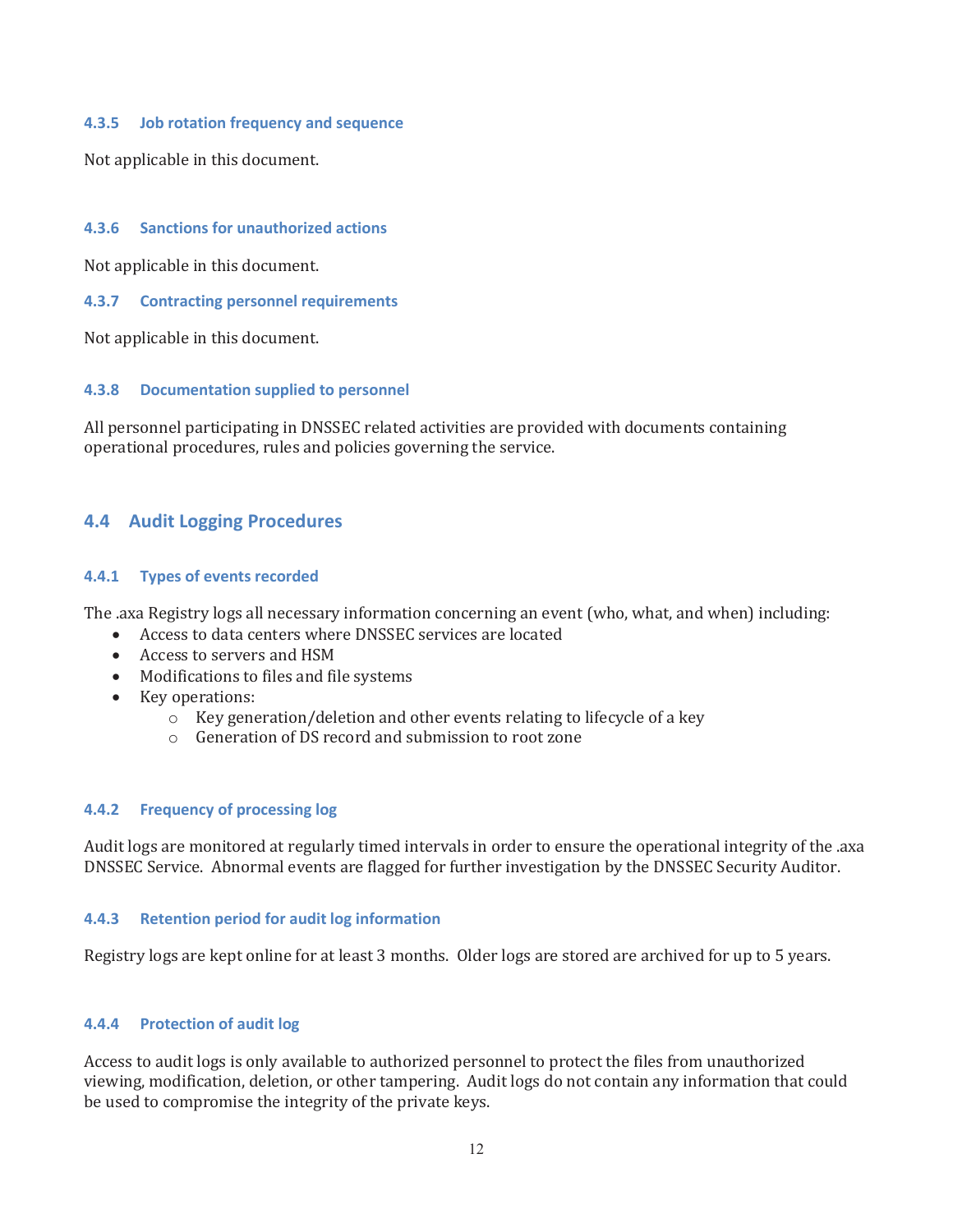#### **4.4.5 Audit log backup procedures**

Audit logs are backed up at pre-defined intervals to an offline storage system. Access to these archives can only be requested and viewed by authorized DNSSEC personnel.

### **4.4.6 Audit collection system**

The Registry utilizes software and applications that automate the logging of essential events into audit logs. Along with the systems level logging, application logs are recorded and stored.

### **4.4.7 Notification to event-causing subject**

Not applicable in this document.

#### **4.4.8 Vulnerability assessments**

Automated and manual assessments of vulnerabilities are done in part by monitoring of audit logs. Registry personnel also participate and share security related information with other members of the community.

### **4.5 Compromise and Disaster Recovery**

#### **4.5.1 Incident and compromise handling procedures**

If an incident and compromise is detected, the scope of the issue is determined. In the event a key has been compromised, an emergency key roll-over is immediately initiated. The Registry has emergency roll-over policies for both KSK and ZSK.

### **4.5.2 Corrupted computing resources, software, and/or data**

The Registry has backup systems and failover sites in case of resource, software, and/or data corruption. Depending on the nature of the issue, appropriate actions will be taken according to the Registry recovery plan.

#### **4.5.3 Entity private key compromise procedures**

In the event of compromise of the Registry's KSK, the following steps will be taken:

- Generate and activate a new KSK or activate the preview KSK that is already in the registry zone. As part of the activation, the DNSKEY set will be resigned.
- Replace the DS record of compromised key with new DS record in root zone.
- Revoke and then remove the compromised KSK in the Registry's zone as soon as it is sufficiently safe to remove.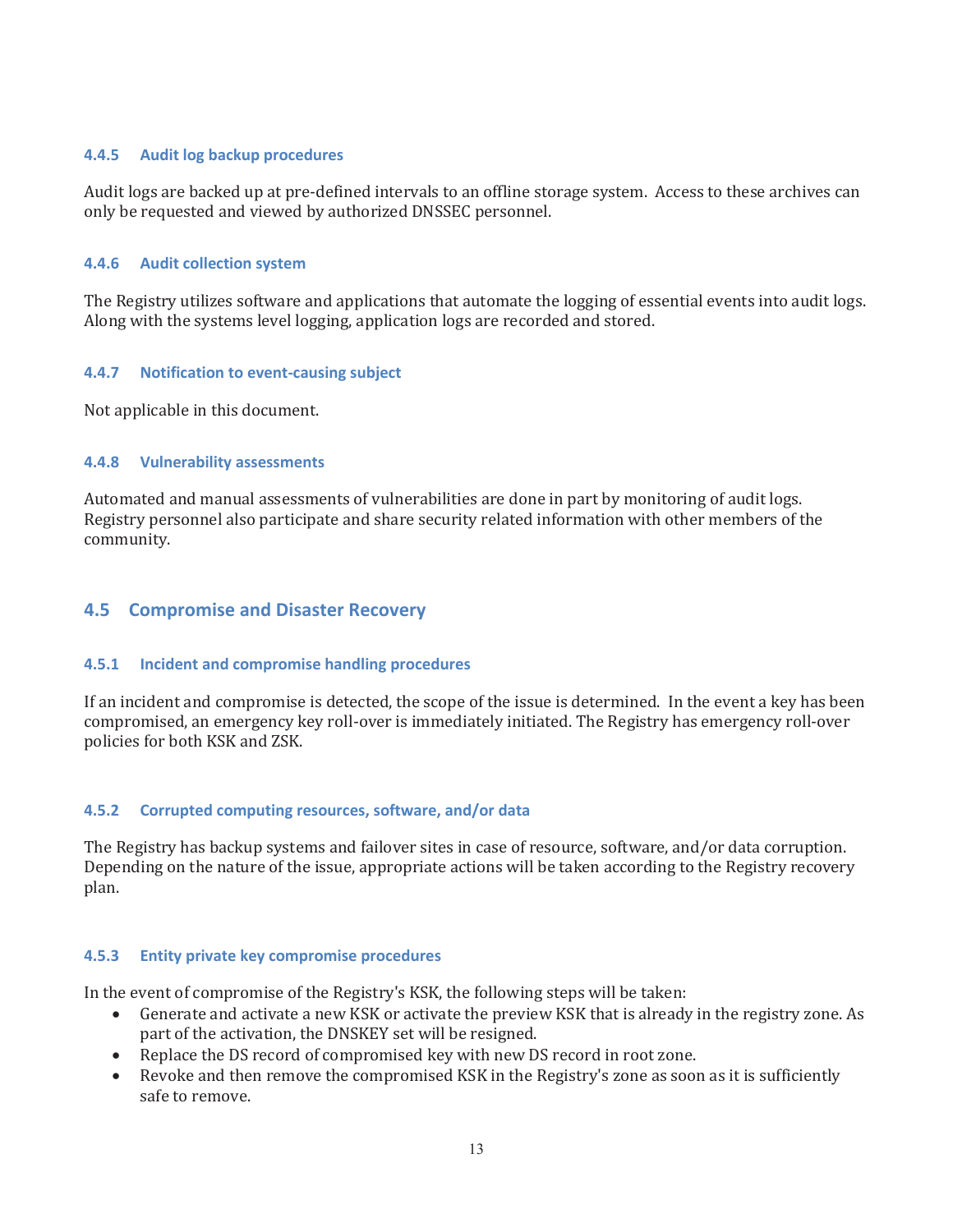In the event of a compromise of the Registry's ZSK, the following steps will be taken:

- Generate and activate a new ZSK or activate the preview ZSK that is already in the registry zone. As part of the activation, all signatures will be resigned.
- Remove the compromised ZSK from the registry's zone as soon as its signatures expired.

### **4.5.4 Business continuity and IT disaster recovery capabilities**

The Registry maintains a fully operational backup/failover site. In case of disaster, the failover/backup site will take over DNSSEC operations.

### **4.6 Entity Termination**

In the event that the Registry is terminated, an orderly transition will be conducted with full cooperation of the Registry.

### **5 TECHNICAL SECURITY CONTROLS**

### **5.1 Key Pair Generation and Installation**

### **5.1.1 Key pair generation**

KSK and ZSK key pairs are generated during the signing ceremony that occurs once per year or more frequently if required. Generally, due to the scheduled key roll-over cycles, enough key pairs are generated during the ceremony to allow months of .axa DNSSEC Services operations. Key generation is performed by authorized personnel in a FIPS 140-2 Level 3 Hardware Security Module.

### **5.1.2 Public key delivery**

Public keys used by the Registry KSK and ZSK are available as part of the Registry's DNSKEY Resource Record Set (RRset). It is not distributed by any other means.

### **5.1.3 Public key parameters generation and quality checking**

Validating of the public key is performed periodically.

### **5.1.4 Key usage purposes**

The keys are used for signature generation in the Registry's zone and not used for any other purposes.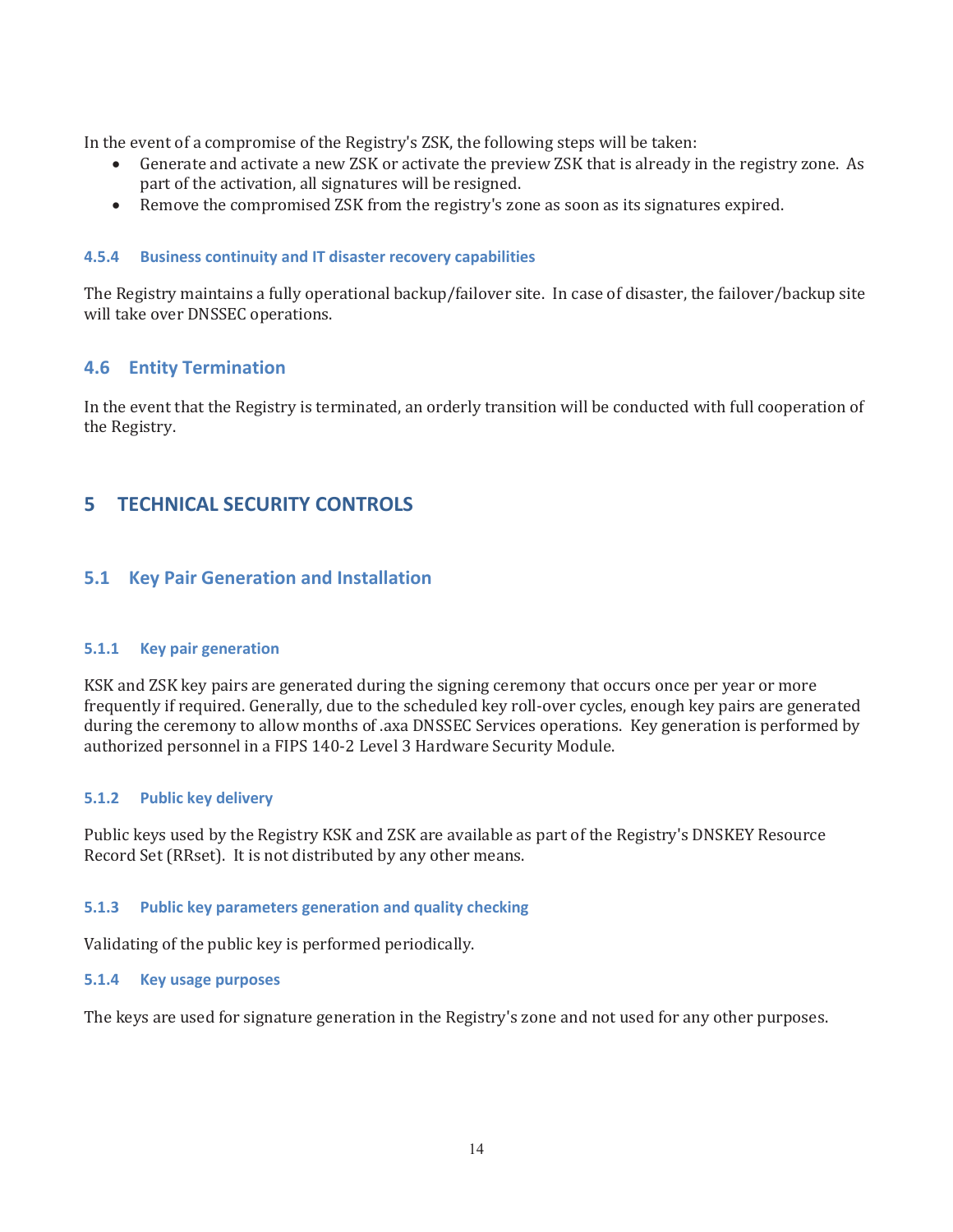### **5.2 Private Key Protection and Cryptographic Module Engineering Controls**

### **5.2.1 Cryptographic module standards and controls**

ZSK and KSK are generated and stored within a FIPS 140-2 Level 3 Hardware Security Module .

#### **5.2.2 Private key multi-person control**

During key generation, at least two authorized members of DNSSEC Key Administrator must be present.

#### **5.2.3 Private key escrow**

Private keys of the .axa zone are not escrowed.

#### **5.2.4 Private key backup**

Private keys are backed up on FIPS140-2 compliant PCMCIA cards and stored both offsite and in a 2 hour fire combination safe.

### **5.2.5 Private key storage on cryptographic module**

Not applicable in this document.

#### **5.2.6 Private key archival**

Private keys are not archived for storage purposes except at backup site in case of failover.

### **5.2.7 Private key transfer into or from a cryptographic module**

ZSK and KSK generated in HSM are transferred to backup site in encrypted form.

### **5.2.8 Method of activating private key**

Private keys are activated by Key Administrators supplying PINs to the hardware security module with presence of Security Auditor.

### **5.2.9 Method of deactivating private key**

Private keys are deactivated at shutdown of system.

### **5.2.10 Method of destroying private key**

KSK and ZSK private keys are removed from system in manner that they cannot be used again.

### **5.3 Other Aspects of Key Pair Management**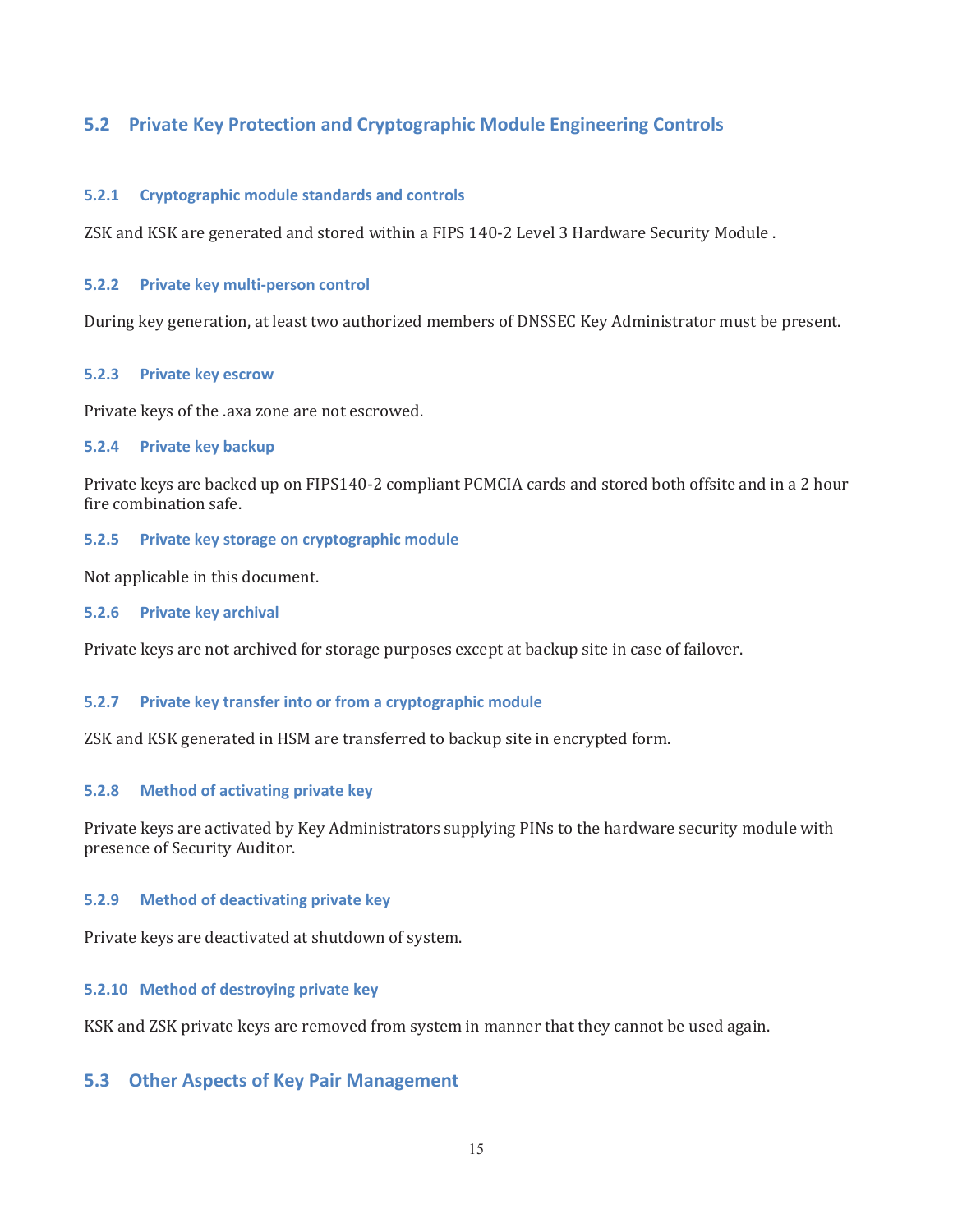### **5.3.1 Public key archival**

Obsolete public keys are not archived.

#### **5.3.2 Key usage periods**

A KSK remains active in the Registry's zone for approximately one year plus the time it period for the transition including publish and deactivation. Due to the large number of signatures signed by the ZSK, the ZSK remains active for approximately three months plus the transition period including publish and deactivation. The Registry may change these periods as necessary.

### **5.4 Activation Data**

#### **5.4.1 Activation data generation and installation**

Activating of HSM requires Key Administrator supplying PIN to their PIN entry device with presence of Security Auditor.

#### **5.4.2 Activation data protection**

Key Administrators are responsible for protecting and safeguarding their PIN and PED. Access can be revoked or modified if needed.

### **5.5 Computer Security Controls**

All components of the DNSSEC service have different sets of authorized personnel that are granted access and the ability to execute certain operations. These access and operations are logged and written to audit logs. Any deviation of the rules or malicious attempts are monitored and recorded for further investigation.

### **5.6 Network Security Controls**

All operations of the DNSSEC Service are hosted and performed inside Neustar's datacenters. These are internal networks protected by several layers of physical and networking protections. The networks are secured in accordance with the Network and Physical Security policies.

### **5.7 Timestamping**

All timestamps used by the DNSSEC Service are in UTC and are synchronized using NTP (Network Time Protocol) servers.

### **5.8 Life Cycle Technical Controls**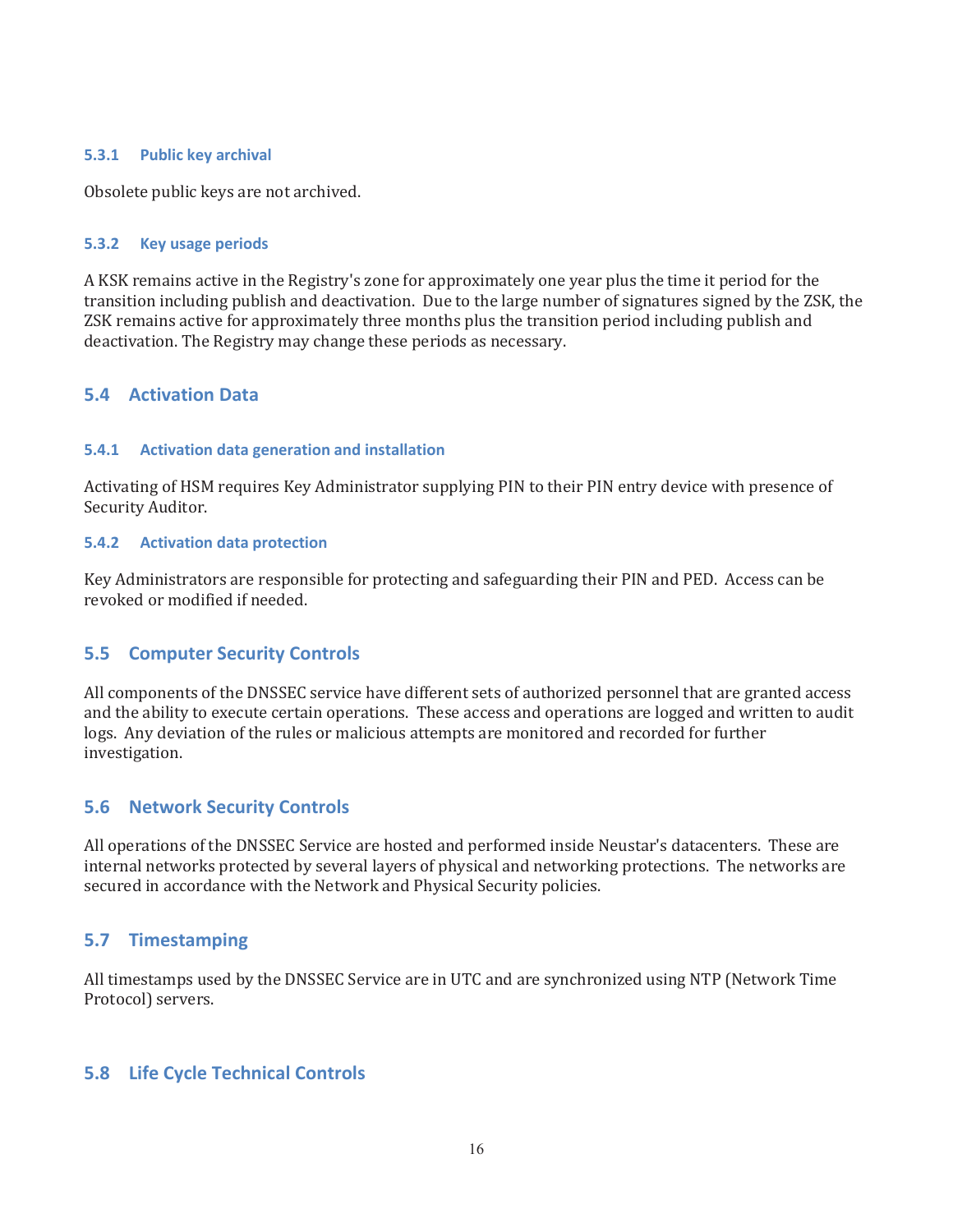#### **5.8.1 System development controls**

All components of DNSSEC Service follow strict development guidelines prior to deployment. These strict guidelines ensure reliable, high-quality, and reproducible results.

#### **5.8.2 Security management controls**

The Registry has mechanisms to monitor any software changes on its servers and produce daily reports to be verified by authorized personnel.

#### **5.8.3 Life cycle security controls**

The Registry continues to enhance its controls based on feedback and community driven best practices. Any changes to software or security policies and procedures will be evaluated, tested, and approved before deployment.

### **6 ZONE SIGNING**

### **6.1 Key Length and Algorithms**

Both of the Registry's KSK and ZSK are RSASHA256. The KSK is 2048 bits while the ZSK is 1024 bits.

### **6.2 Authenticated Denial of Existence**

The Registry uses NSEC records as specified in RFC 4034 to authenticate denial of existence.

### **6.3 Signature Format**

The signature format for records in the .axa zone is RSA/SHA-2 specified in RFC 5702.

### **6.4 Zone Signing Key Roll-over**

The .axa ZSK is rolled-over every 3 months.

### **6.5 Key Signing Key Roll-over**

The .axa KSK is rolled-over every 12 months.

### **6.6 Signature Validity Period and Re-signing Frequency**

Signatures are valid for 30 days for both signatures signed by the ZSK and the KSK. Re-signing of the signatures occur around 7 days prior to the expiration.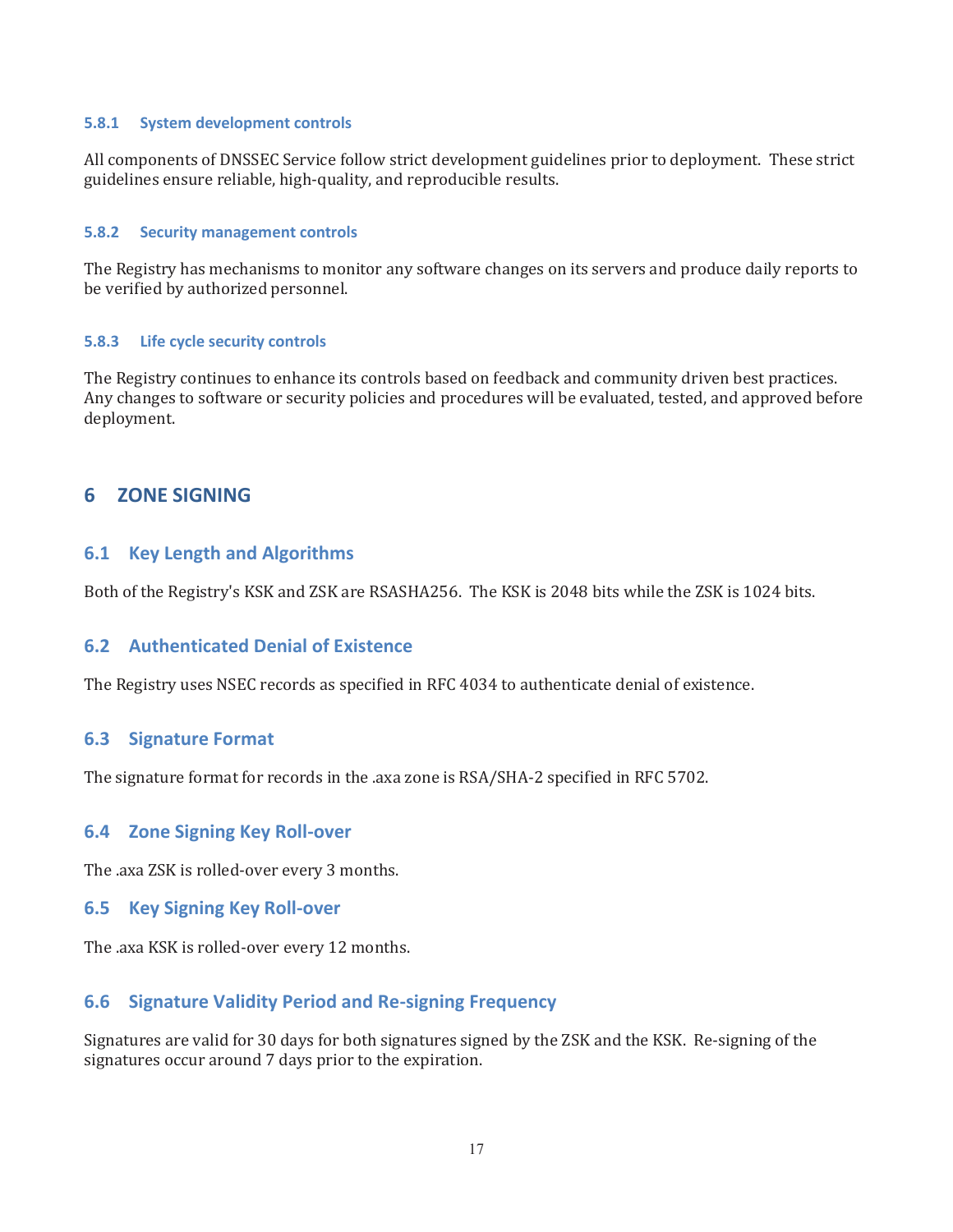### **6.7 Verification of Zone Signing Key Set**

The ZSK is generated during the signing ceremony follows a well-defined set of procedures. The generated public keys along with its metadata are further verified by another set of automated validation tools.

### **6.8 Verification of Resource Records**

On periodic basis, the Registry performs online verification of all resource records in the zone. It records all resource records and validates all signatures within the zone.

### **6.9 Resource Records TTL**

The TTL of DNSKEY, DS and their corresponding Resource Record Signature (RRSIG) is set to 518400 (6 days). The TTL of the NSEC and their corresponding RRSIG is 86400 (1 day). The TTL could change in the future as needed.

### **7 COMPLIANCE AUDIT**

A regular audit for .axa DNSSEC Service is performed by Auditor.

### **8 LEGAL MATTERS**

### **8.1 Fees**

No fees are charged for acceptance, signing and publishing of Delegation Signer resource records, or any other function related to DNSSEC.

### **8.2 Financial responsibility**

AXA SA accepts no financial responsibility for improper use of signatures issued under this DPS.

### **8.3 Confidentiality of business information**

### **8.3.1 Scope of confidential information**

The following records shall be kept confidential and private (Confidential/Private Information):

- Private keys and information needed to recover such private keys
- Signatures of key sets to be published in the future
- Transactional records (both full records and the audit trail of transactions)
- Audit trail records created or retained by Neustar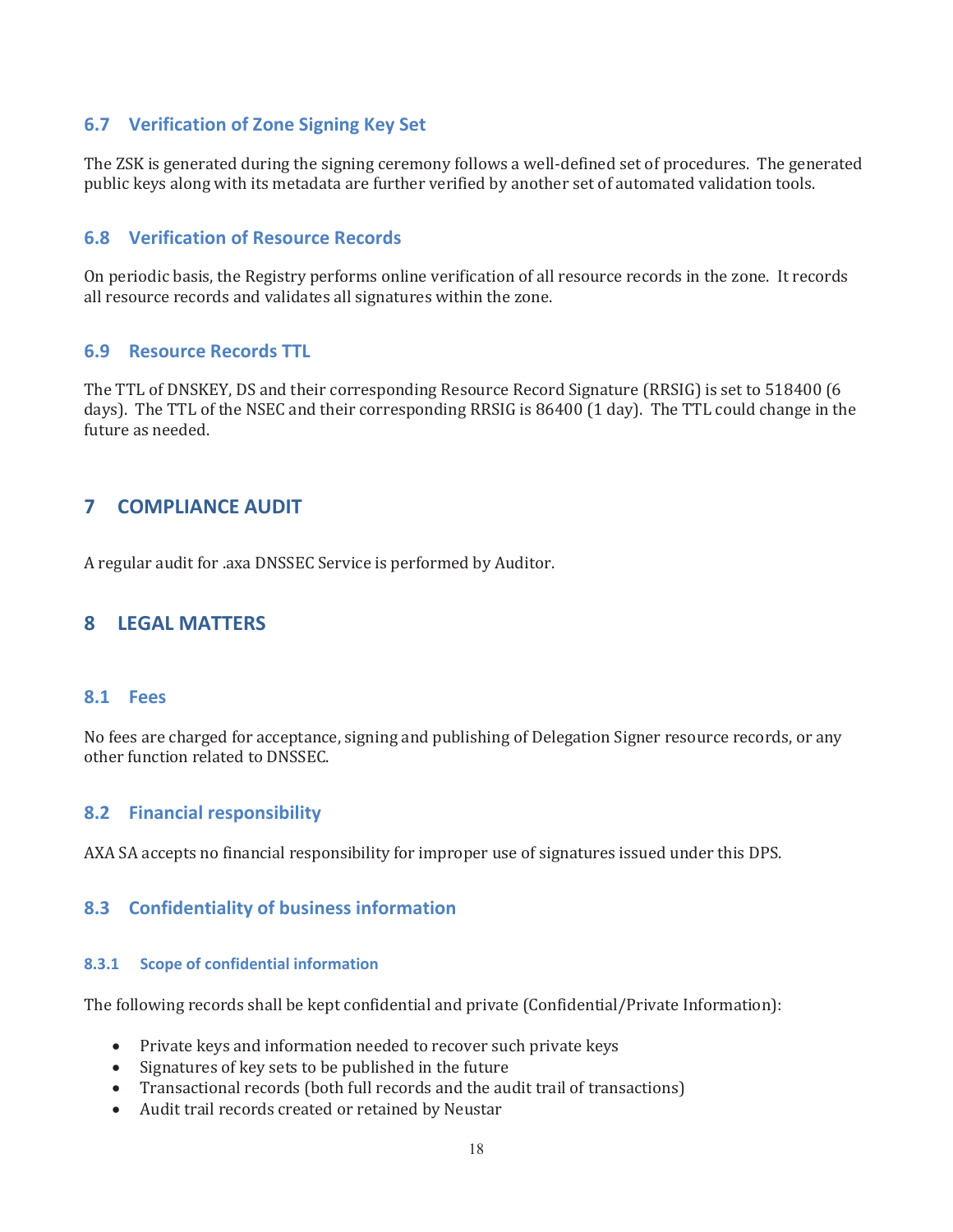- Audit reports created by Neustar (to the extent such reports are maintained), or their respective auditors (whether internal or public), until such reports are made public
- Contingency planning and disaster recovery plans
- Security measures controlling the operations of Neustar hardware and software and the administration of DNS Keys

#### **8.3.2 Information not within the scope of confidential information**

Information pertaining to the database of domains operated by Neustar such as Public Keys other status information are public.

#### **8.3.3 Responsibility to protect confidential information**

Not applicable.

### **8.4 Privacy of personal information**

#### **8.4.1 Information treated as private**

Not applicable.

#### **8.4.2 Types of information not considered private**

Not applicable.

#### **8.4.3 Responsibility to protect private information**

Not applicable.

#### **8.4.4 Disclosure Pursuant to Judicial or Administrative Process**

AXA SA shall be entitled to disclose Confidential/Private Information if, in good faith, AXA SA believes that disclosure is necessary in response to judicial, administrative, or other legal process during the discovery process in a civil or administrative action, such as subpoenas, interrogatories, requests for admission, and requests for production of documents.

### **8.5 Limitations of liability**

AXA SA shall not be liable for any financial loss, or loss arising from incidental damage or impairment, resulting from its performance of its obligations hereunder. No other liability, implicit or explicit, is accepted.